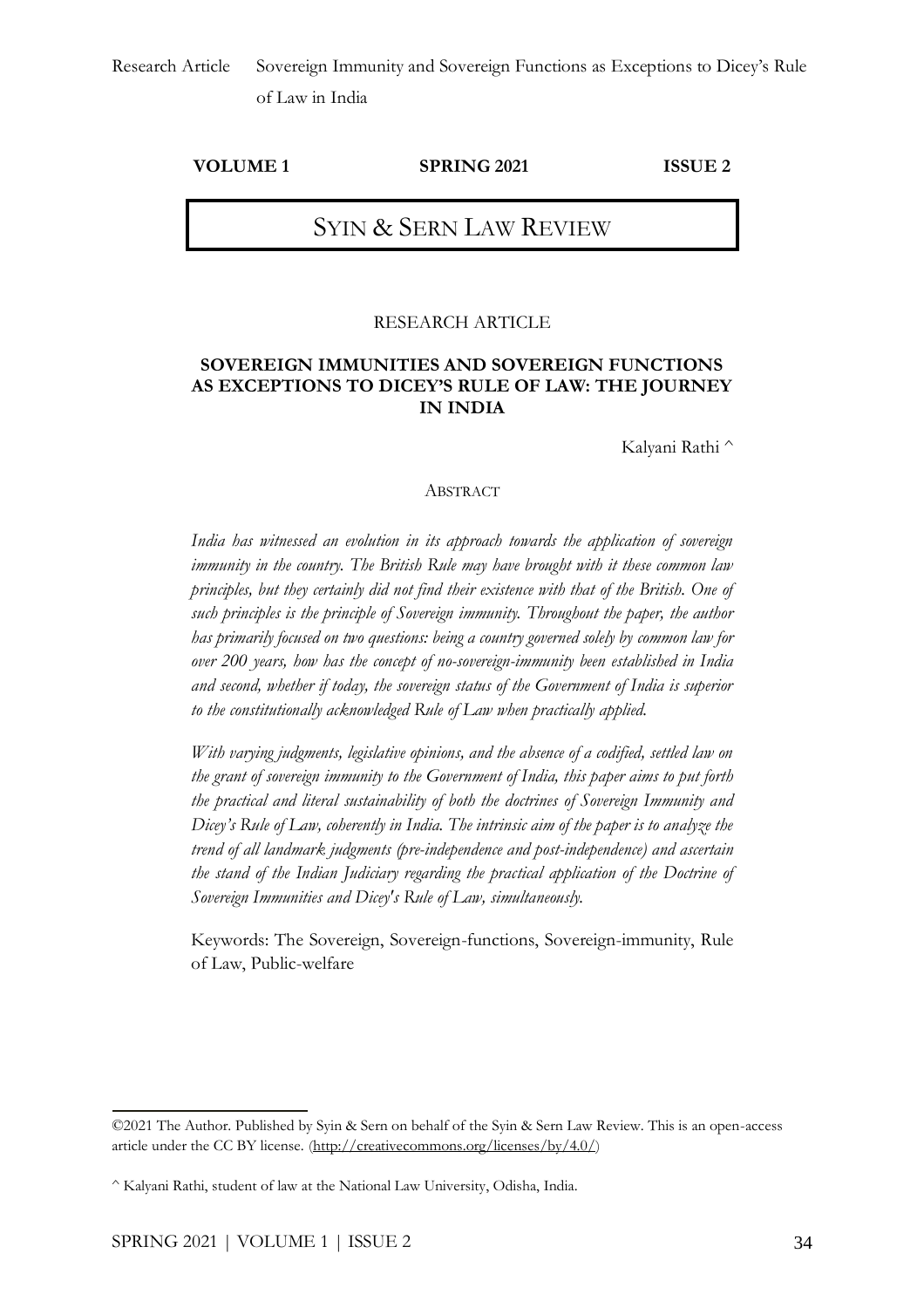# **AN INTRODUCTION TO DICEY'S RULE OF LAW AND SOVEREIGN IMMUNITY**

Marking an evolution from the state of a social contract, most nations severally agreed to be represented by a body that would act as their universal representative for dealing with the other nations. A body that would be accountable for taking decisions for the nation on behalf of all its citizens. The person in authority may keep changing, but the position enjoys exclusivity and remains the same. When such a position was created, most states had a king as their supreme ruler and thus, the term 'sovereign' was coined to name the authority. The practice of calling such authority 'sovereign' developed into a worldwide practice and continued even when the 'rule of King' was absolved, and elected governments were established.<sup>1</sup> The sovereign was initially bestowed with certain exclusive and essential functions, which were later termed 'sovereign functions' for manifesting the state's monopoly over such functions.<sup>2</sup> Though the term is more widely interpreted in the present context, the term had a very strict and narrow meaning at its inception.

While theorizing that the State is for the subjects and ascribing certain specific functions to the sovereign, most of the nations bestow upon the sovereign a superior right as immunity against being prosecuted for any wrongs committed by them, essentially while being under their official duty. The practice has been codified as 'sovereign immunity', available against sovereign functions.<sup>3</sup> But an essential question lying here is that while selecting a superior body to represent them to avoid any conflict of interests, did the subject mean to accord status of superiority to the authority in terms of its actions? Did the subjects intend to absolutely absolve such authorities of every liability arising thereto during the discharge of their sovereign functions, thereby according to them an upper hand as against the general public? The answer certainly seems to be not in assertion concerning the 'elected government' form of sovereign these days. But during the rule of the kings, the subjects certainly had no option to choose.<sup>4</sup>

The doctrine of sovereign immunity is based upon the common law maxim "*rex non-potest peccare*", which implied that the King could do no wrong.<sup>5</sup> This doctrine accrues immunity to the king from being liable for any tortious act that he commits. The doctrine is said to have been founded on two reasons: the first being that if sovereign was to be sued in its courts and that too, without its consent, it would be equivalent to attributing it on the same level as that of the public. This reasoning essentially lies from the period of king's rule, where a higher stature was inherent with the authority of the sovereign. Another reason being the

 $1$  M.P. JAIN AND S.N. JAIN, PRINCIPLES OF ADMINISTRATIVE LAW 15 (Lexis Nexis 2017).

 $^2$  id.

<sup>3</sup> George W. Pugh, *Historical Approach to the Doctrine of Sovereign Immunity*, 13 LOUISIANA LAW REVIEW 3 (1953).

<sup>4</sup> M.P. JAIN, INDIAN LEGAL AND CONSTITUTIONAL HISTORY 10 (Lexis Nexis 1981).

 $<sup>5</sup>$  id.</sup>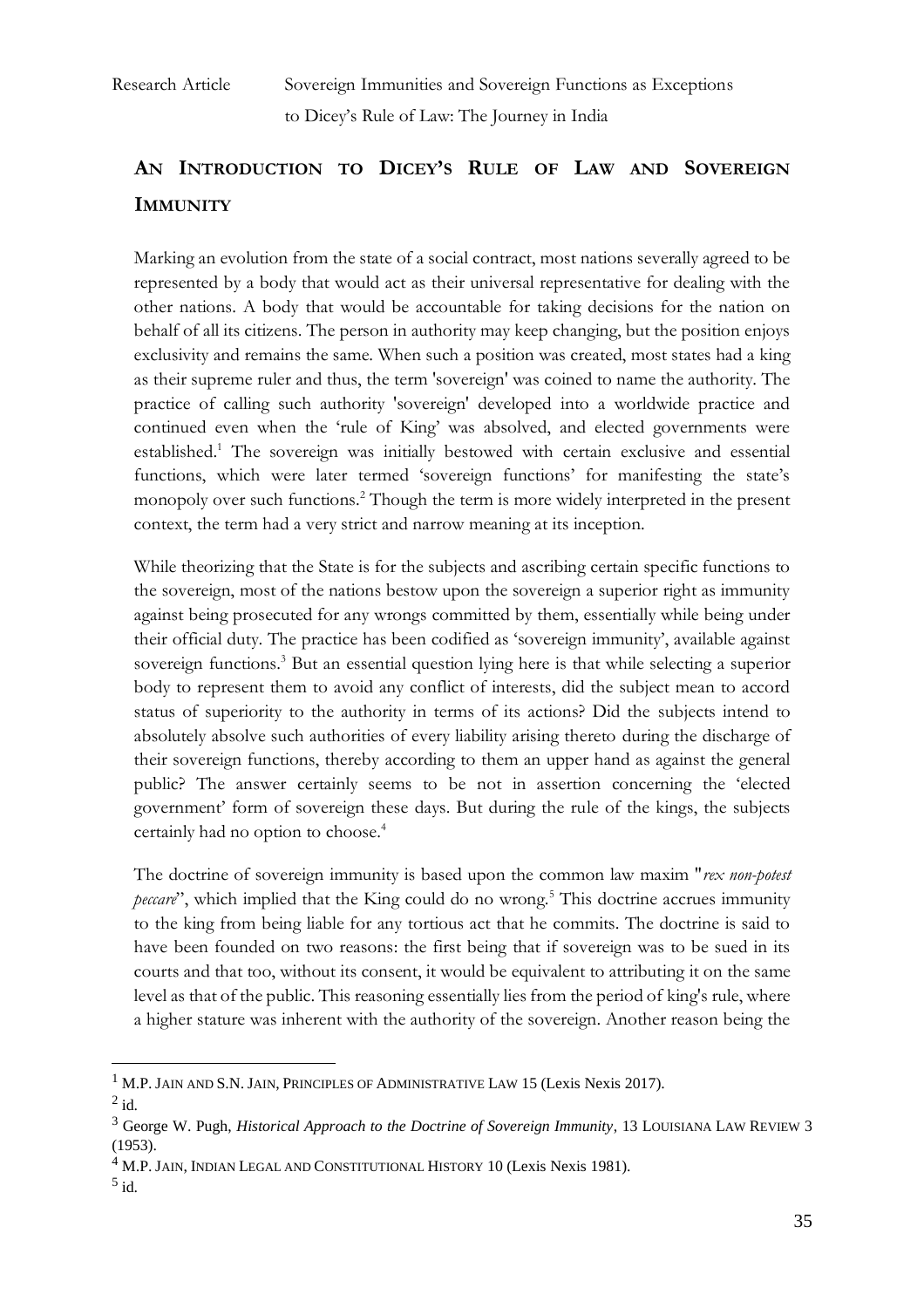effect on the treasury of the Crown, if the sovereign was to be held liable. It was essential for the people to ensure that their Crown suffers no loss. Hence, considering this reason, tortious liability for the sovereign was not demanded. But Sate and Law do not exist in the same way anymore as they used to be. The understanding of their concept has experienced a drastic change by the means of modern jurisprudence. The state is no longer the absolute authority. It has become a mere notion, under which the concept of sovereignty is another notion. The 'Absolute State Power' theory is no longer in use for most of the states as they have evolved into democratic nations wherein State does not get absolute power.<sup>6</sup>

'The Law of Constitution' in 1885 by Mr. A.V. Dicey propounds a clear understanding of the theoretical development against such absolute immunity along with discussing his perspective on the Rule of Law.<sup>7</sup> Quoting Dicey, he said: "It means, in the first place, the absolute supremacy or predominance of regular law as opposed to the influence of arbitrary power, and excludes the existence of arbitrariness, of prerogative, or even of wide discretionary authority by the government. The law rules Englishmen, and by the law alone; a man may with us be punished for a breach of the law, but he can be punished for nothing else."<sup>8</sup> This clearly indicates the presence of equality before the law in the 'Rule of Law' and that no particular class is exempted from being equally subjected before the courts of Law. Rule of Law thus allows no special privilege to the officials in the form of exemption from the duty of being obedient towards the law that governs the citizens. Nations depict an incorrectly and general notion regarding the basis of administrative law when they believe that the affairs of the government and its related parties are out of the jurisdiction of the general courts of law as they are to be dealt especially by other official bodies. This idea itself is inconsistent with the customs of the Law of England and is therefore intrinsically inconsistent with the Law of England and its derivative subjects.

His idea was precisely limited to the law of England. However, his rule was not something that was to be limited to the English Laws. His 'Rule of Law' was a standard principle based on which a constitution may be judged. His principles could be standards to judge the rules and laws of any constitution in the modern world. While Common Law System was developing in India, it passively adopted the Rule of Law because both concepts owe their origin to the British Jurisprudence.<sup>9</sup> If Dicey were to be believed, existence of the Rule of Law itself suffices for the need of any other separate Administrative Law as it is capable of controlling the arbitrary state actions, and hence, the English system did not need any separate Administrative Law. Independent codified provisions have already been created for ensuring the compliance of Natural Law in India. Dicey's Rule of Law was widely accepted by various nations even after attracting several criticisms.<sup>10</sup> The Indian courts had to specifically uphold the constitutionality of Rule of Law in several judgments even after the

<sup>6</sup> Drew Desilver, *Despite Global Concerns About Democracy, More Than Half of Countries Are Democratic,* FACTANK (Apr. 22, 2021) [https://www.pewresearch.org/fact-tank/2019/05/14/more-than-half-of-countries-are](https://www.pewresearch.org/fact-tank/2019/05/14/more-than-half-of-countries-are-democratic/)[democratic/.](https://www.pewresearch.org/fact-tank/2019/05/14/more-than-half-of-countries-are-democratic/)

<sup>7</sup> A.V. DICEY, THE LAW OF THE CONSTITUTION (Oxford, 2013).

<sup>8</sup> id.

<sup>9</sup> M.P. Jain, *supra note* 1, at 779-780.

 $10$  id.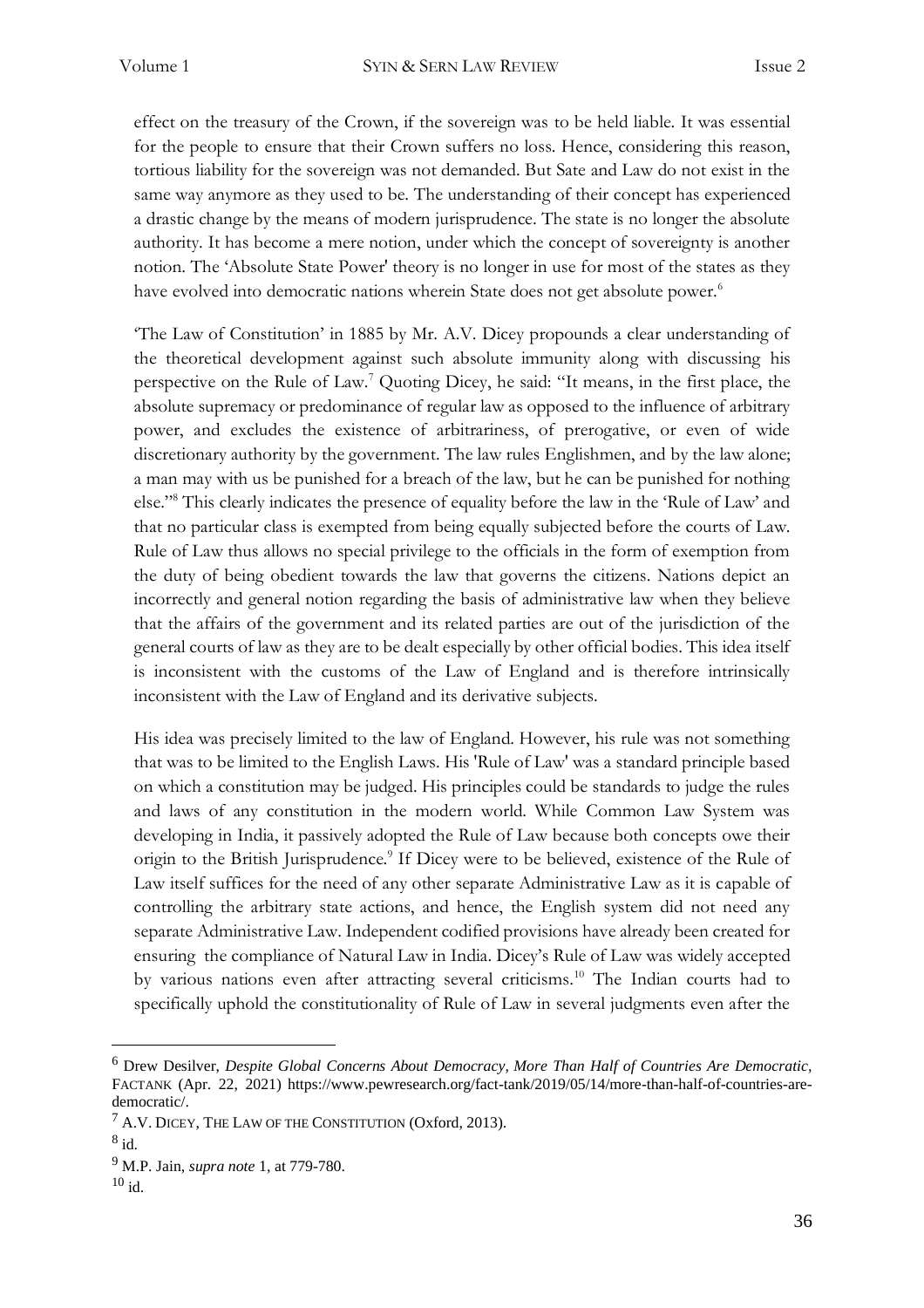overt existence of Article  $14<sup>11</sup>$  in the Indian constitution for ensuring 'equality before the law and equal protection of law'.

# **SOVEREIGN IMMUNITY AS AN EXCEPTION TO DICEY'S RULE OF LAW: A NEED OF THE HOUR?**

It would be correct to say that the King based the doctrine of sovereign immunity on a hypothesis; the King could never err and is always correct in his actions. With the widespreading colonial rule, the doctrine was extended to the Crown's territories. Ruling India for over two hundred years, the British substantially affected its legal system. It was because of the colonial rule that this doctrine could enter the legal system of India and impact various case laws based on the doctrine, absolving the Crown from liabilities towards the Indians in multiple cases.<sup>12</sup>

Though the reason for the existence of this provision of sovereign immunity during the rule of the Crown could be well understood without acknowledging the fair or unfair existence of the provision, the extension of this provision even after the independence of India is questionable. Certainly, a legal system does not change in a second, but it is also to be noted that India had almost a complete reformation of laws after independence wherein multiple changes in many provisions took place, but the judicial amendments in sovereign immunity came much later, with no legislative enactment so far. The State of India enacted its Constitution in 1948 wherein 'Equality before the law and equal protection of law' was preserved as one of the fundamental rights given to the Indian citizens. But the state simultaneously chose to continue with pre-enacted provisions of CrPC and IPC, wherein, the sovereign of India has been indirectly attributed with certain privileges as immunities. But due to uncertainty in the codified provisions, judicial decisions provided the clear stance of sovereign immunity.

Where Article 300<sup>13</sup> of the Constitution of India indicates that direct provisional immunity to the state of India is absent, the foreign states in India find themselves immune against suits, without the permission of the State. Section 86 of the Code of Civil Procedure 1908 provides that "*no suit may be instituted against foreign states in India, except with the prior written consent of the government*."<sup>14</sup> In furtherance to Section 86 (1), Section 86 (2) of the Code of Civil Procedure provides for the government to not provide its consent to any suit against a

<sup>11</sup> INDIA CONST. art. 14.

<sup>12</sup> L&L *Partners, Sovereign Immunity in India,* LEXOLOGY (Nov. 18, 2020) [https://www.lexology.com/library/detail.aspx?g=5521ec58-](https://www.lexology.com/library/detail.aspx?g=5521ec58-6c1c4577a285abed6baae0b4#:~:text=India%20has%20adopted%20a%20restricted,consent%20of%20the%20Indian%20government)

[<sup>6</sup>c1c4577a285abed6baae0b4#:~:text=India%20has%20adopted%20a%20restricted,consent%20of%20the%20In](https://www.lexology.com/library/detail.aspx?g=5521ec58-6c1c4577a285abed6baae0b4#:~:text=India%20has%20adopted%20a%20restricted,consent%20of%20the%20Indian%20government) [dian%20government.](https://www.lexology.com/library/detail.aspx?g=5521ec58-6c1c4577a285abed6baae0b4#:~:text=India%20has%20adopted%20a%20restricted,consent%20of%20the%20Indian%20government)

<sup>13</sup> INDIA CONST. art. 300.

<sup>&</sup>lt;sup>14</sup> Civil Procedure Code, § 86,  $(1906)$ .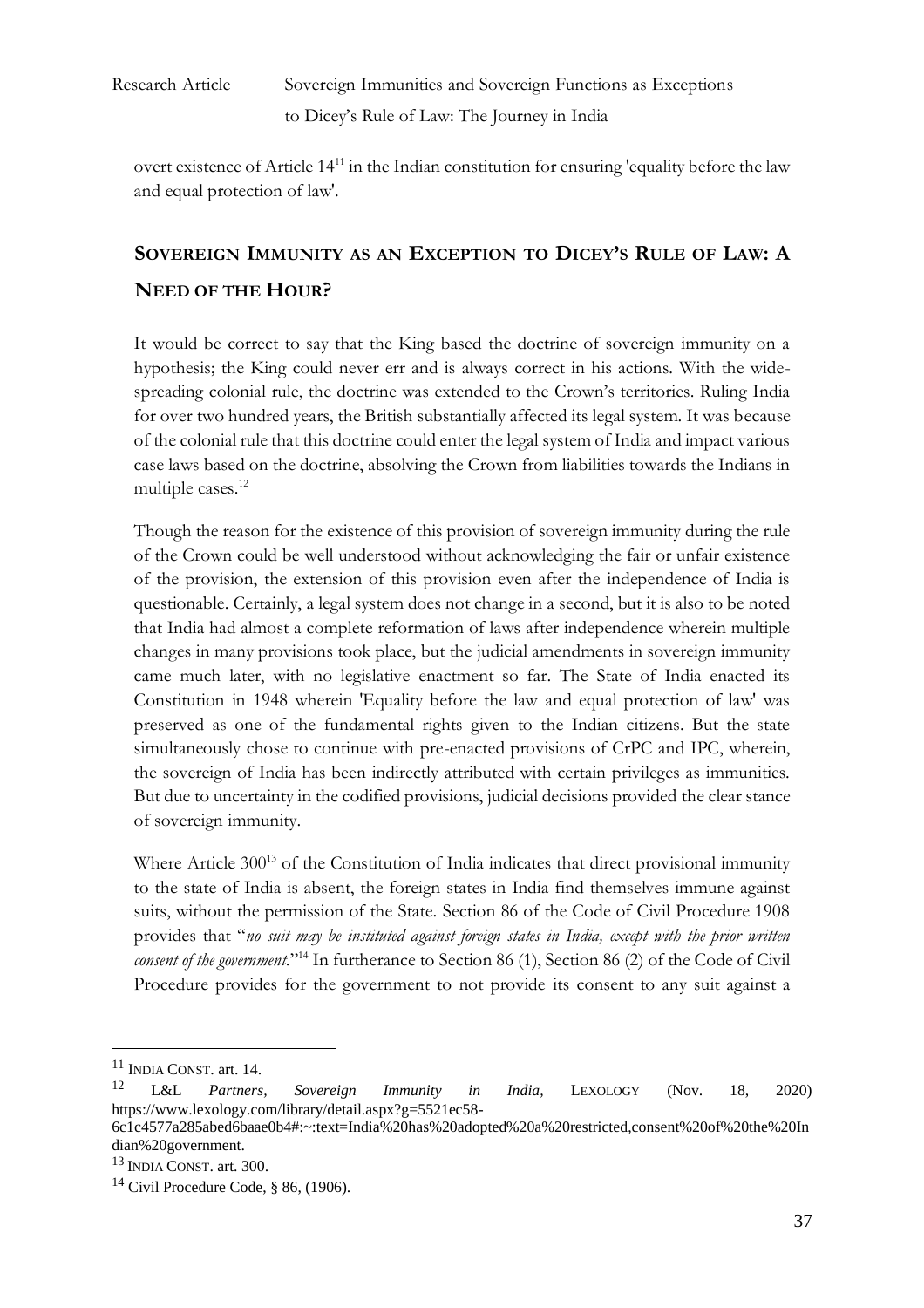foreign nation until it satisfies certain conditions. As per section 86 (2), "*the government may only consent to a suit against a foreign state where the foreign state:*

*has instituted a suit in a court against the person desiring to sue the foreign state; by itself or another, trades within the local limits of the jurisdiction of the court;*

*Owns immovable property within those limits and is to be sued regarding such property or for the money charged thereon; or has expressly or impliedly waived the privilege accorded to it*<sup>".15</sup>

In *Veb Deautfracht Seereederei Rostock v. New Central Jute Mills company Ltd. and Anr* <sup>16</sup> (DSR Lines), the Supreme Court observed "the object of making the government's consent a requirement for instituting a suit against a foreign state was to ensure that parties with legitimate claims are not left without a remedy, and that sovereign states are not subject to frivolous and vexatious litigation in Indian courts." The decision was well received because of the reasonings that held its back. The concept of sovereign immunity in India can still be reasonable, to prevent individual authorities from litigating with a foreign nation and allow any scope for foreign tensions.<sup>17</sup> In such a sensitive matter of international relations, the representative sovereign of the state must have a right to decide to ensure safety, security, and preservation of the nation's foreign relations.

Certain immunities are incorporated in the Diplomatic Relations (Vienna Convention)  $Act^{18}$ which are available to diplomatic missions and their members in India. Some articles of the Convention, including Articles 29, 30, 31, 32, 37, 38, and 39, have been enforced as law in India, extending sovereign immunity to the family members, staff members, and the servants of diplomatic agents. It is noteworthy that in *Mirza Ali Akbar Kasani v. United Arab Republic*   $\mathcal{O}$  *Anr*<sup>19</sup> a five-judge bench of the Supreme Court held "Section 86 (1) CPC modifies the international doctrine of sovereign immunity to a certain extent, and when a suit is instituted against a foreign state with the consent of the government, it is not open for a foreign state to rely upon the doctrine of sovereign immunity under international law". This observation signifies and indicates the slight change that the provision of 'sovereign immunity to foreign states' has faced in India, the indication being on the stricter side.

Along with these provisions, it can be observed that the Constitution of India intended for the Rule of Law to govern the nation.<sup>20</sup> Constitution has overtly been made the most superior body of law in India by providing in the text of our constitution that the Legislative and Executive authorities would derive their legal powers from the Constitution. This supreme power is observable in the text of Article 13 (1) of the Constitution<sup>21</sup> wherein it is laid down that any law in derogation of the constitutional laws shall be void and applicably

<sup>15</sup> id at cl. 2.

<sup>16</sup> Rostock v. Jute Mills Co., 1 SCC 282 (1994).

<sup>17</sup> L&L Part.ners, *supra note* 12.

<sup>18</sup> Diplomatic Relations (Vienna Convention) Act (1972).

<sup>&</sup>lt;sup>19</sup> Kasani v. United Arab Republic, 1 SCR 319 (1966).

<sup>20</sup> Nikhil Jain, *Sovereign Immunity*, ACADEMIKE (Nov. 21, 2020)

[https://www.lawctopus.com/academike/sovereign-immunity/.](https://www.lawctopus.com/academike/sovereign-immunity/)

 $21$  INDIA CONST. art. 13 cl. 1.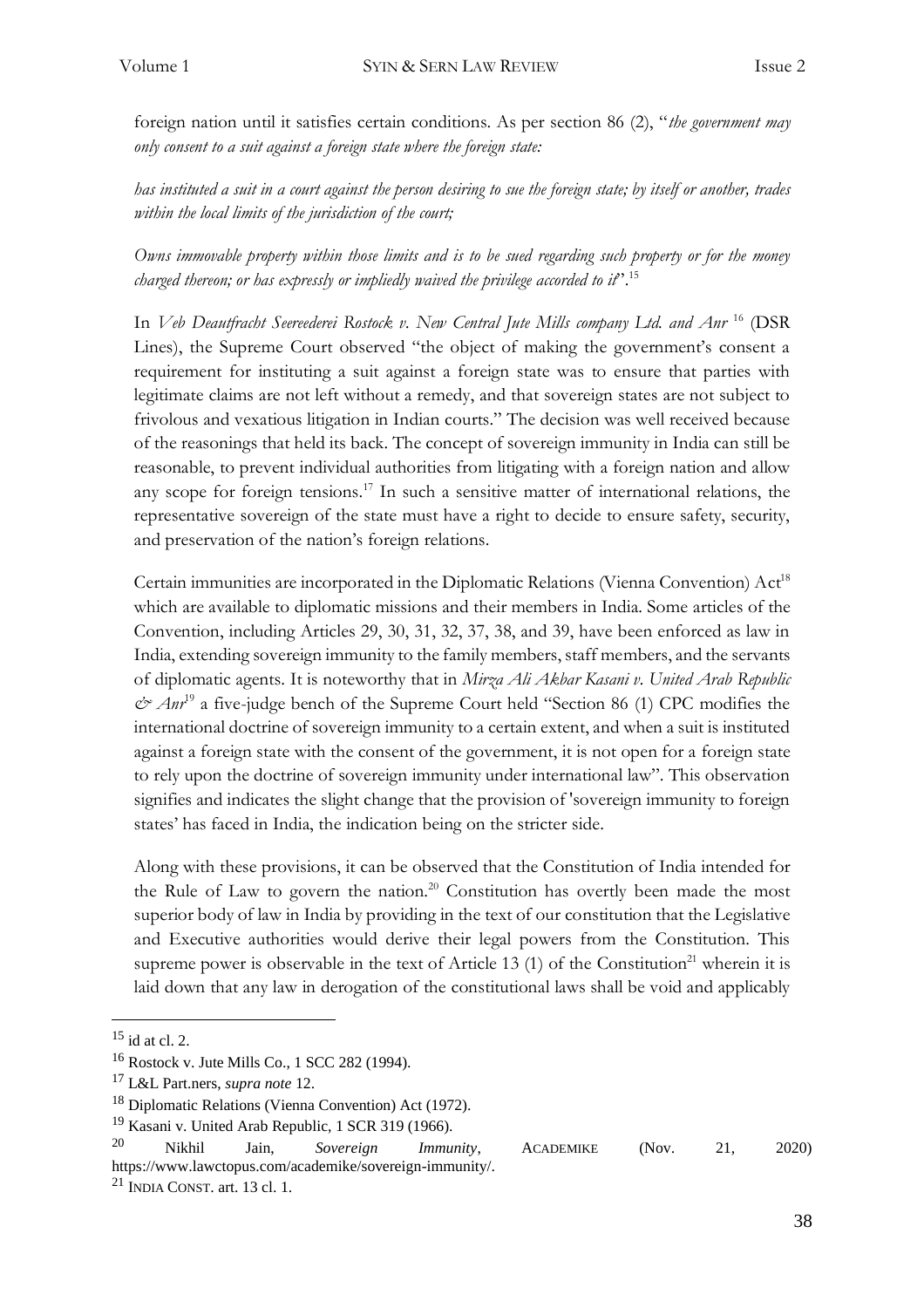invalid, mandating all the laws to be necessary for conformity with the Constitution. Article  $21^{22}$  and Article  $14^{23}$  strengthen the 'Rule of Law' by ensuring the protection of a person's life and liberty against arbitrary state or executive actions and bestowing upon them the right to equality of treatment and law, respectively. Separation of powers is another check over the absolute power and arbitrary action of the sovereign. By enlisting all these actions, the Constitution of India effectuates all the essentials required for a country to follow the Rule of Law.<sup>24</sup>

The old notion of sovereignty is nothing more than just a concept now. States these days have strengthened, and most of them now cease to be police states. Instead, the concept of welfare states prevails in the current context. To maintain compatibility with the developing socio-economic conditions, the concept of sovereignty must also develop. What should be prevalent among us is the concept of legal sovereignty instead of its mere conceptual version. It is human for a state's administration to commit mistakes because ultimately, the governing authorities comprise a human army. Hence, if an individual is treated in a certain way for a mistake, there is no reason to defend the governing authorities for the same mistake just because they are notionally on a higher pedestal.<sup>25</sup> The treatment must be equal. The source of power has also changed in today's context. It is no more the single authority in which all the power vests. Power has been bifurcated, and the source of all those powers is now the citizens. This is another reason for the concept of sovereign immunity to have vanished in current times. But considering that a state is sometimes required to take exceptional decisions for the welfare and betterment of a nation, it requires immunity in such cases because bestowing an absolute liability in such cases would act as a disincentive for the government to perform welfare functions.<sup>26</sup> Thus, analyzing the whole situation, evolution is mandatory in law to make them compatible with the changing environment and requirements. A new outlook for interpreting the laws, which indeed is the primary task of the judiciary, is therefore necessary.<sup>27</sup>

The credit of new interpretation of the provision of sovereign immunity has to be attributed to the series of cases that produced various principles in a linear chain which when read in continuity, give a proper insight into how the status in India would have been at a particular time. The analysis enables one to have a clear comparison of the time-lapse and evolution of those case laws.

<sup>22</sup> INDIA CONST. art. 21.

<sup>23</sup> INDIA CONST., *supra note* 11.

<sup>&</sup>lt;sup>24</sup> MORLEY'S DIGEST OF INDIAN CASES (1850).

<sup>&</sup>lt;sup>25</sup> FRANCIS WILLIAMS, FIFTY YEARS MARCH: THE RISE OF THE LABOUR PARTY 118 (Odhams Press 1949). <sup>26</sup> id.

<sup>27</sup> Nikhil, *supra note* 20.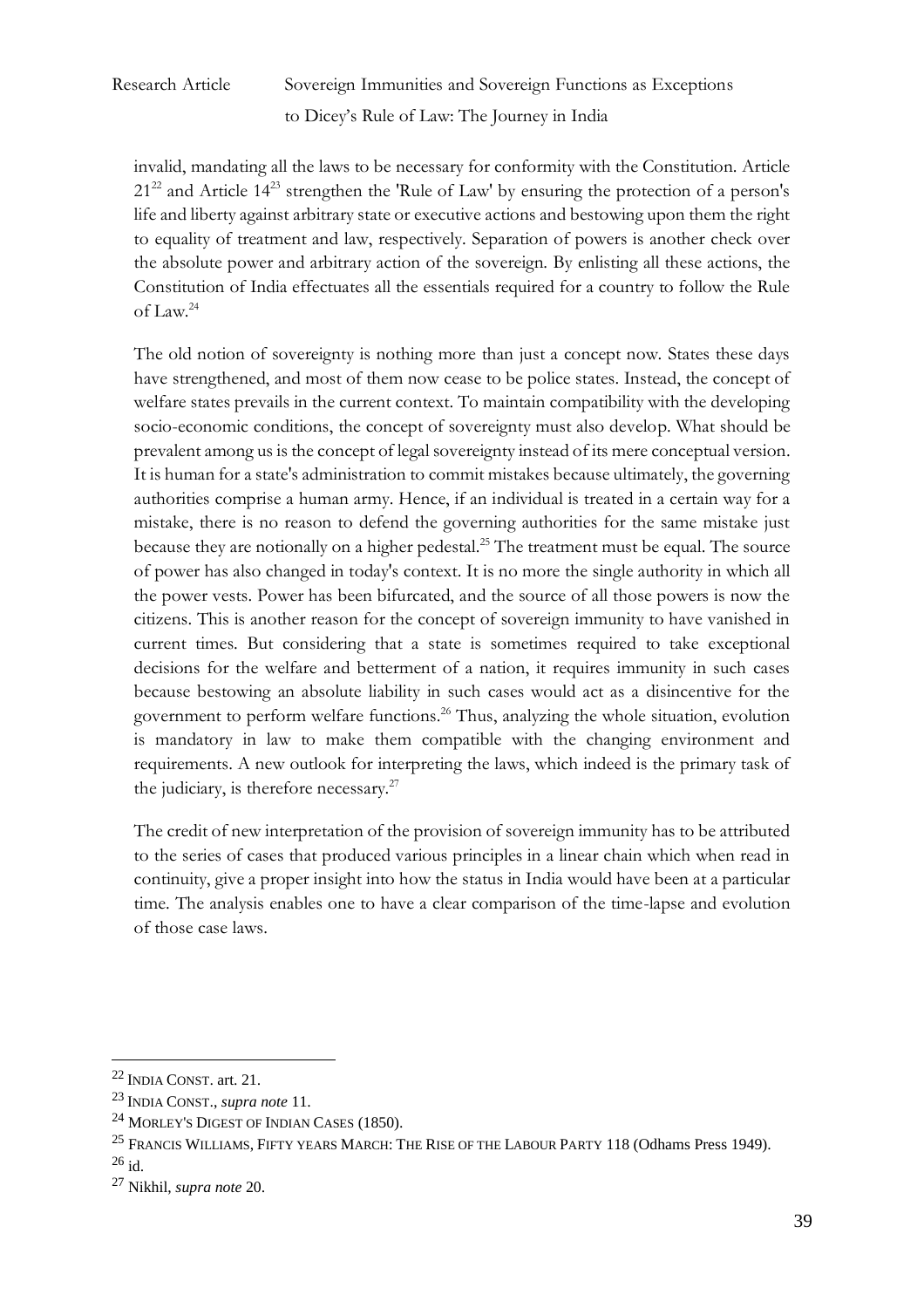# **THE ERA OF A CONCEPTUALISED SIMULTANEOUS EXISTENCE OF THE DOCTRINES: AN ANALYSIS OF PRE-INDEPENDENCE AND POST-INDEPENDENCE JUDGMENTS**

The origin of the usage of the phrase "Sovereign Immunity", in India can be traced back to the period of colonial rule where the Crown was the governing authority of India. This doctrine was imported to India, along with common law principles, from the United Kingdom. Some provisions of the various Government-of-India Acts, namely Section 65– 1858, Section 32–1918, and Section 176–1935, were codified concerning sovereign immunity. But these provisions were not determinate enough to maintain any scope of subjectivity, and so did not stand alone.<sup>28</sup> So, the actual power concerning the determination of the positioning vested with the courts. The courts have tried to settle the debate on sovereign immunity in India, however, the views have differed from time to time.

After the independence of India, the Government-of-India-Act<sup>29</sup> was abolished and hence it enacted several other provisions concerning sovereign immunity in multiple statutes. To name some of them: Section 86 of The Civil Procedure Code 1908 expressly provides for 'foreign immunity' which prohibits any suit from being instituted against foreign states in India, except with the prior consent of the government, Section 86 prohibits any suit from being instituted against the government of India without a notice, which may not amount to absolute immunity but certainly a partial one as superiority. However, sovereign immunity has been determined only via judgments and reports, even after independence.

The case of *P*  $\circledcirc$  *0 Steam Navigation Co. v. Secretary of State for India*<sup>30</sup> was the earliest reported case on the doctrine of sovereign immunity, wherein the court stated "the fact that the Company exercised sovereign powers as a delegate of the Crown did not make it a sovereign. Therefore, the Crown Immunity could not extend to it."<sup>31</sup> The court elaborated that where actual sovereign power vests in an act, sovereign immunity would lie against it. The court distinguished sovereign and non-sovereign functions, regarding the Crown and upheld the principle of sovereign immunity. Briefly, the court held that where sovereign functions were being carried out, the immunity of the Crown could be extended to its representatives. But in cases of other general functions, no immunity stands applicable. The Court determined the sovereign function test in the judgment.

In *Secretary of State v. Earl Bhanil*<sup>32</sup>, the Court held that "the immunity of the East India Company was extended only to "Acts of State" strictly so-called, and that the distinction based on sovereign and non-sovereign functions of the East India Company was not well-

<sup>28</sup> M.P.Jain, *supra note* 1, at 764,765.

<sup>29</sup> The Government of India Act (1935).

<sup>30</sup> Navigation Co. v. Secretary of State for India, 5 BHCR (1861).

<sup>31</sup> id.

<sup>32</sup> Secretary of State v. Bhanil, 5 ILR (1882).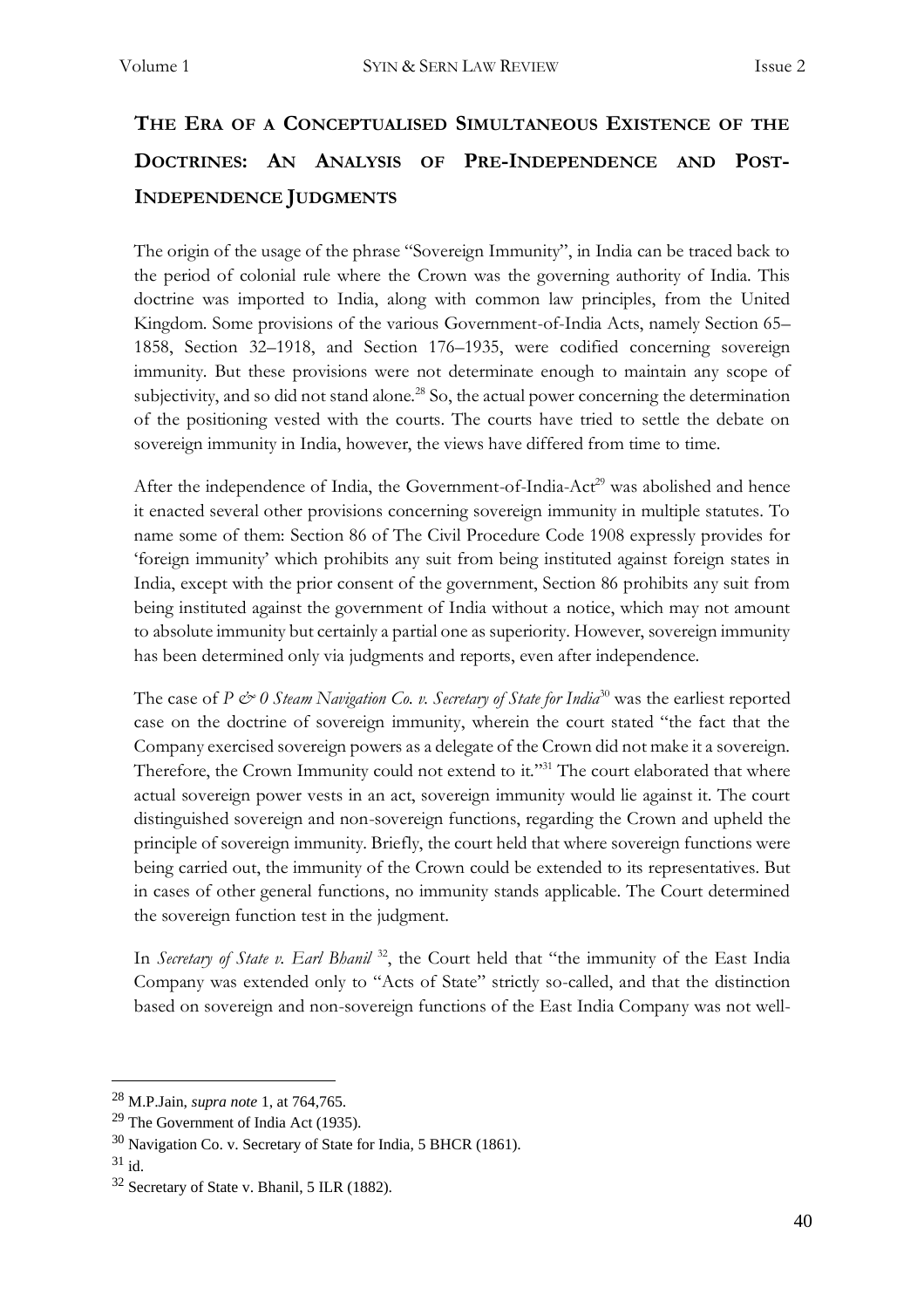founded."<sup>33</sup> The ratio was subsequently supported by the Law Commission of India Report 1956.

Where these two cases merely mentioned the distinction of sovereign and non-sovereign functions, the case of *State of Andhra Pradesh v. Pinise<sup>34</sup>* clarified an essential characteristic of a sovereign function. The court clearly stated that because power has been delegated under a statutory provision, the same will not cease to have a character of sovereign function. This decision was much ahead of its time and somehow laid down a partial answer similar to the answers put forth in cases like *Ajay Hasia v. Khalid Mujib*<sup>35</sup> and *Pradeep Kumar Biswas*<sup>36</sup>, which are now being followed, to the essential question of 'extension of sovereign function'. The judgment introduced the concept of 'State Instrumentality'. But this did not elucidate the concept and restricted itself to the question of sovereign immunity.

The case of *Mata Prasad v. Secretary of State*<sup>37</sup> exempted the Crown from every liability towards the acts committed by their representatives while discharging both sovereign and nonsovereign functions, by holding that the rule of master-servant liability will not apply in cases against the Crown. The case was certainly an incorrect determination of the tortious liability of the sovereign. A similar stance was echoed in the judgment of *India v. Harbans Singh*<sup>38</sup>, wherein principles of tortuous liability were not applied, and the government was exempted from liability of its servant's acts by technical application of the doctrine of *Pari Delicto*. This doctrine essentially withdraws the scope of grant of any affirmative relief in a dispute, owing to the fact that both the parties involved were equally at fault. But after this case, the courts defined 'commercial contracts,' and based on the definition, certain corrective decisions were taken whereby liability was duly attributed to the government for the acts of its servants. In cases like *Maharaja Bose v. Governor-General in Council,*<sup>39</sup> C*alcutta Motor Cycle v. India*<sup>40</sup> and *A.K.G. Kalwani v. India*<sup>41</sup>, the court took the initial stand supporting the tortious liability of the state by upholding that the government is immune from proceedings against the tortious acts committed by its employees, only in cases of sovereign functions, where it enjoys a general immunity. But a firm progressive stand was taken in the landmark judgment of *Rajasthan v. Vidhyawati*<sup>42</sup>, wherein the status of tortious liability of the sovereign liability was re-examined. The Apex Court opinioned, "the Immunity of the Crown in the United Kingdom was based on the old feudalistic notions of justice that the King was incapable of

 $33$  id.

<sup>34</sup> State of Andhra Pradesh v. Pinise, 1 ALT 242, (1993).

<sup>35</sup> Hasia v. Mujib, 2 SCR 79 (1981).

<sup>36</sup> Biswas v. Indian Institute of Chemical Biology, Civil App 992 (2002).

<sup>37</sup> Prasad v. Secretary of State, (1930) 5 ILR.

<sup>38</sup> India v. Singh*,* (1959) P H 39.

<sup>39</sup> Bose v. Governor General in Council, CHC 242 (1952).

<sup>40</sup> Calcutta Motor Cycle v. India, CHC 1 (1953).

<sup>41</sup> Kalwani v. Union of India*,* CHC 430 (1960).

<sup>&</sup>lt;sup>42</sup> The State of Rajasthan v. Mst. Vidhyawati and Another, SCR 989 (1962).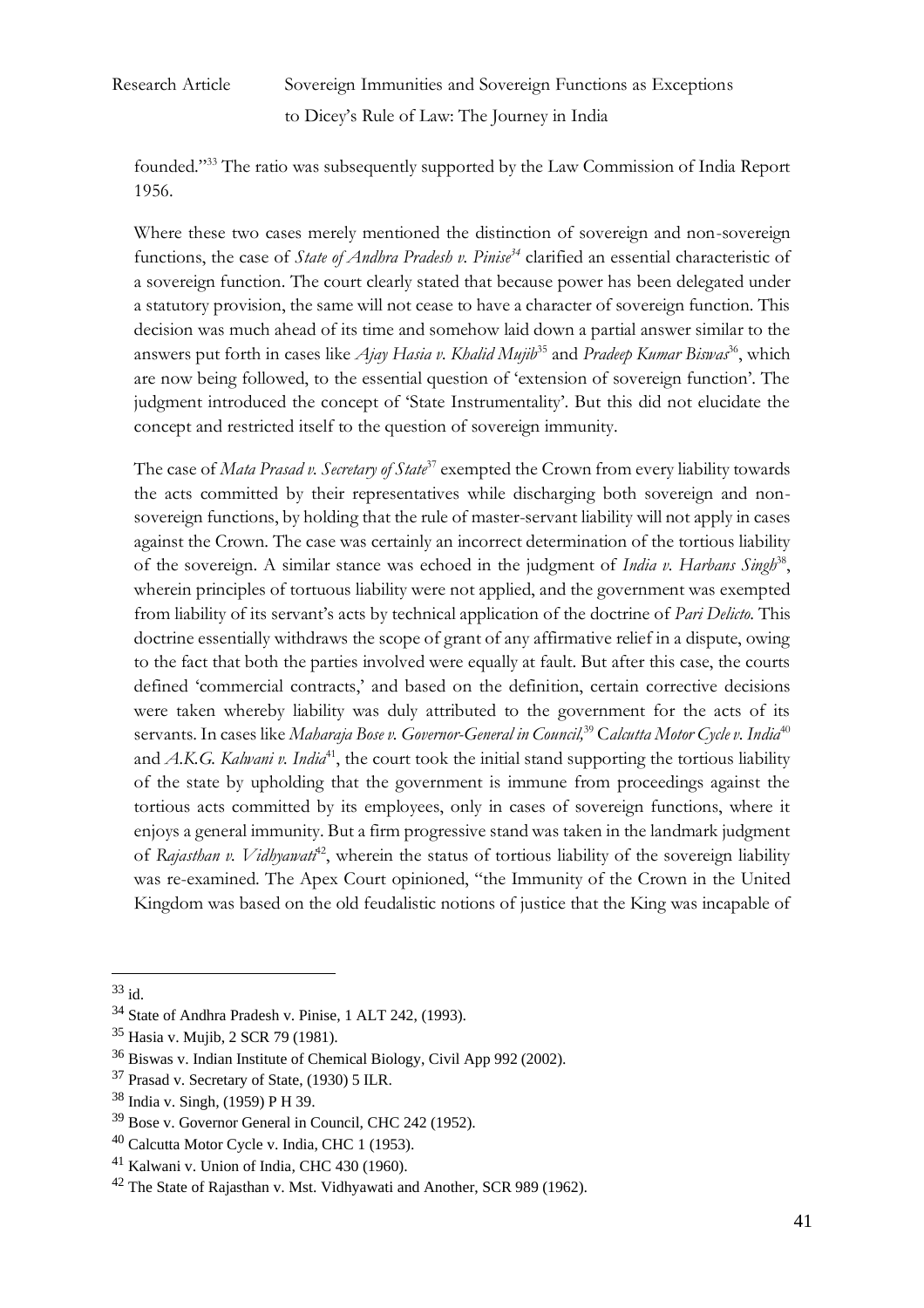doing a wrong."<sup>43</sup> Now that we have our Republican constitution, by observing one objective of it, the sovereign has to have a widespread army of personnel working for it. Hence, no principle or 'public interest' could justify the exemption of the state from tortious liability in the present context. Hence, it shall not be difficult to hold that the State shall be equated with any general employer for ascertaining its tortious liability. It is essential to note that no distinction as to sovereignty and non-sovereignty of functions was made and the decision was highly progressive and well-reasoned.

Though the decision of the *Vidyawati case*<sup>44</sup> implies the court's ascent towards holding the state liable for tortious acts, the court certainly did not specifically overrule the sovereign function test for determinations of liability. While passively continuing with the test, the court merely restricted its significance. The ambiguity, in this case, was later clarified in the case of *Kasturilal Ralia Ram Jain v. The State of Uttar Pradesh<sup>45</sup>. Court laid down a clear principle* by bifurcating tortious liability into two parts: against sovereign acts and non-sovereign acts. If against the former, tortious liability shall not lie. If against the latter, tortious liability shall certainly lie. This judgment was a clarifier and laid down the progressive principles that were formulated so far, primarily by the Vidyawati case. This judgment was certainly another step towards the progressive take of the judiciary on the liability of the State towards its subjects. But the court failed to consider the modern form of tortious liability of the State, which otherwise would have had made the court do away with the distinction of sovereign and non-sovereign functions of the State. The Court indeed took a feudalistic approach towards the issue and failed to consider the government's liability. Such liability is recognized in the present context. The court in the present case failed to expand its boundaries and look beyond the distinction of sovereign and non-sovereign functions of the state. The emphasis could have rather been laid upon the distinctness of lawful and unlawful acts of the government. If there lies a right with the state to do an act, then it must be deemed lawful. To the contrary, if there lies no right, it shall be termed unlawful.<sup>46</sup>

Effectively, there has been no settled test to determine sovereign and non-sovereign functions of the government. The distinction is primarily artificial and is not backed by any sound reasoning. Appropriately, it goes against the doctrine of Unjust Enrichment because such a distinction is unjustly enriching the government by exempting it from its liability towards certain acts, thereby passively causing a loss to the general individuals. Earlier, the only way to make the distinction was to determine whether the act could be carried out by private entities or not.<sup>47</sup> If yes, it is a non-sovereign function. But later, 'statutory mention' of a duty further evolved as a test to determine whether a function was a sovereign or a nonsovereign function of the state. But the test was inherently flawed, as it is not mandatory for a sovereign duty to be essentially laid down under a statute, a common principle held in most of the current cases. An act can be regarded as a sovereign function even in situations

 $43$  id.

 $44$  id.

<sup>45</sup> Jain v. State of Uttar Pradesh, SCR 375 (1965).

<sup>46</sup> Nikhilesh Koudinya, *Limits of Sovereign Immunity*, LATEST LAWS (Nov. 22, 2020) [https://www.latestlaws.com/art.icles/limits-of-sovereign-immunity/.](https://www.latestlaws.com/articles/limits-of-sovereign-immunity/)

<sup>47</sup> Navigation, *supra note* 31.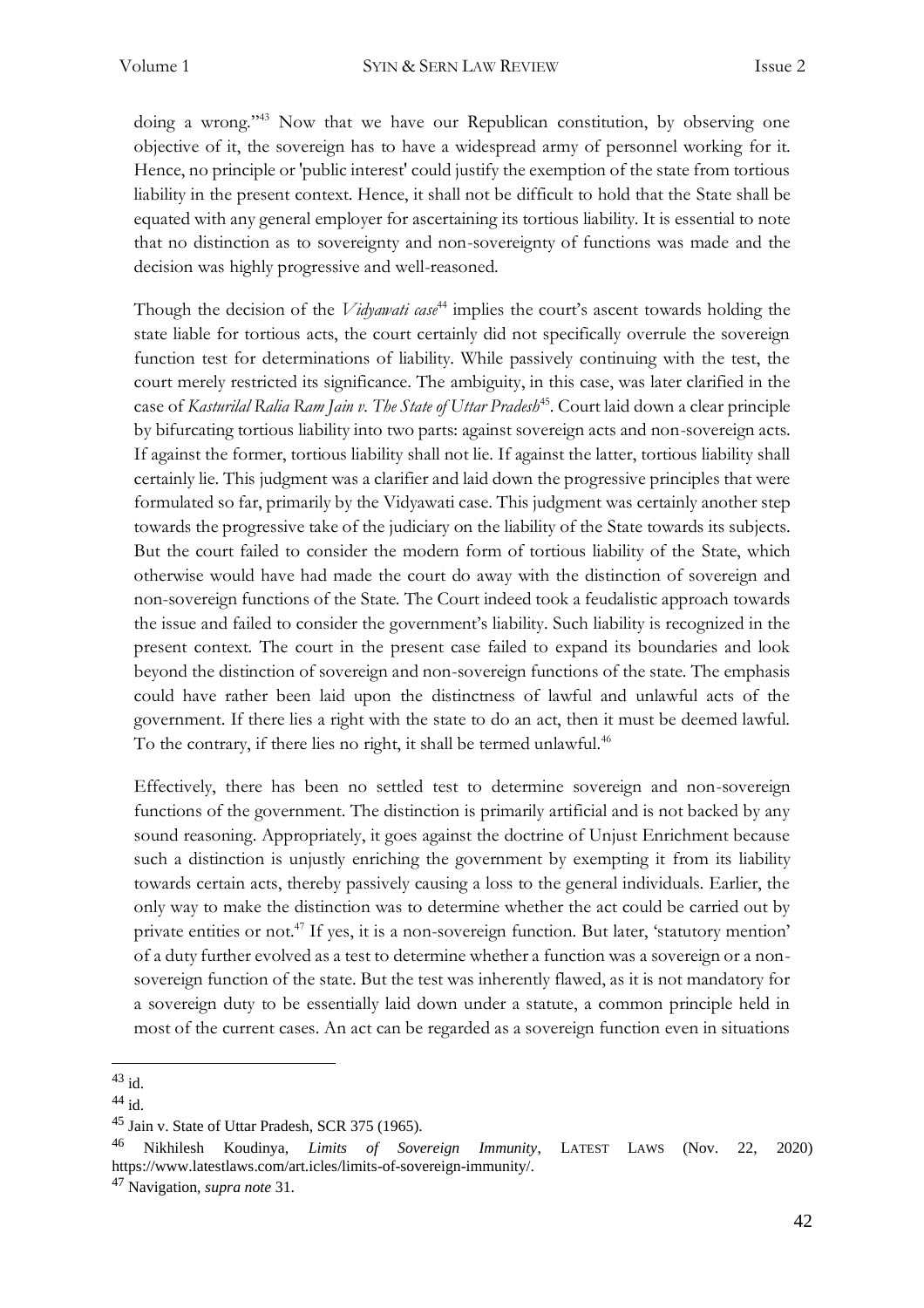where it has got no statutory basis.<sup>48</sup> Precisely, all these cases supported the existence of Sovereign immunity as an exception to Dicey's Rule of Law, evolving from liberal to stricter with passing of years.

### **THE JOURNEY OF ABSORPTION OF SOVEREIGN IMMUNITY IN INDIA**

The Court, in its strict interpretation, essentially kept hopping between sovereign and nonsovereign functions of the state as the basis for determination of its liability, either forming or not forming an exception to Dicey's Rule of Law. Though even in recent cases, the court did cling on to the distinction between sovereign and non-sovereign functions to form the base of a judgment; it becomes clear on a precise analysis that interpreting the term has certainly been restricted in the latter cases and resultantly increased the liability of the government.<sup>49</sup> Courts have gone ahead to take a stand for completely absolving the doctrine of sovereign immunity, considering it non-essential for current times.

### **Directly via Judgments**

In the landmark judgment of *Challa Ram Konda*<sup>50</sup>, the Court outrightly propounded that the existence of the theory of sovereign function does not bring with itself, the right to violate the fundamental rights of individuals. Special mention was given to protecting the Right to Life under Article 21<sup>51</sup> of the Constitution of India. In another judgment, it was held that whatever activities the government carries on in the name of compliance with Directive Principles of State Policy or for welfare, such activities cannot be legal and hence cannot attract immunity. Those functions are still not in a state wherein they can be said to be exclusives to the sovereign. It is to be noted that the judgment was both partially progressive and partially regressive in its opinion. In *Union of India v. Ram Kamal*<sup>52</sup>, the court highlighted the impracticability and inefficaciousness of the doctrine of sovereign immunity by calling the doctrine a "judicial fiction". The court also suggested that owing to the changing socioeconomic conditions, it is now a duty cast upon the judiciary to boycott the usage of this fiction and let the nation come out of it. Finally, in the case of *State of Andhra Pradesh v. Challa Ramkrishna Reddy & Ors.<sup>53</sup>*, it was succinctly held by the apex court that in present times, the distinction of sovereign and non-sovereign function holds no relevance and hence the concept of sovereign immunity is futile and of no use now.<sup>54</sup> In *Rudul Shah v. State of Bihar<sup>55</sup>*, it was for the first time that the Apex Court awarded damages for a writ petition. In another

<sup>48</sup> M.P. Jain, *supra note* 1, at 771.

<sup>49</sup> M.P. Jain, *supra note* 1, at 773.

<sup>50</sup> Reddy v. State of Andhra Pradesh, ACJ 668 AP 235 (1990).

<sup>51</sup> INDIA CONST., *supra note* 23.

<sup>52</sup> Union of India v. Bezbarua, Gau 116 (1953).

<sup>53</sup> State of Andhra Pradesh v. Reddy, (2000).

<sup>54</sup> id.

<sup>55</sup> Shah v. State of Bihar, SCR 508 (1983).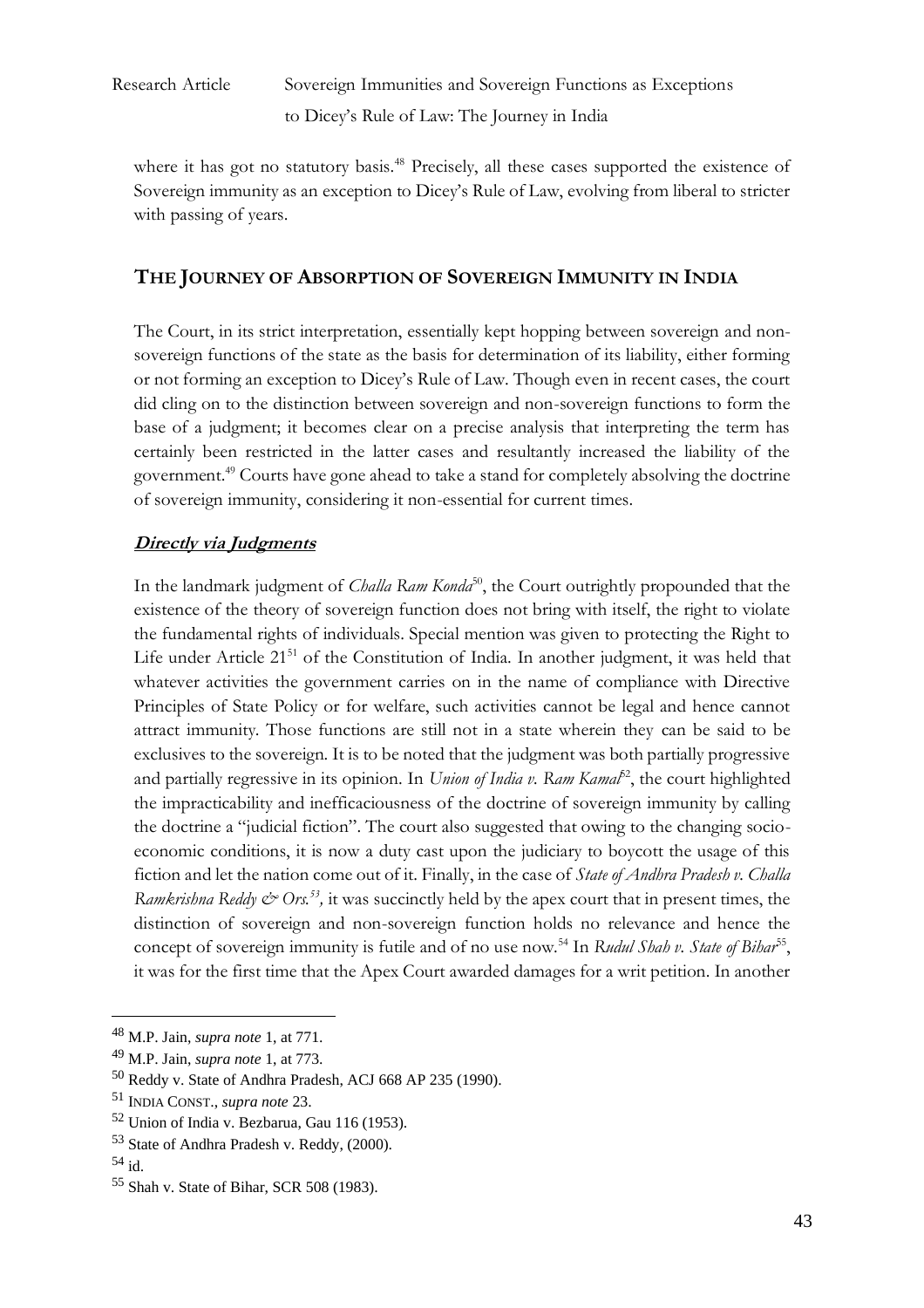landmark case of *Bhim Singh v. State of Rajasthan and Ors.*<sup>56</sup>, an extension was given to the principle laid down in the case of Rudal Shah and they awarded damages for unlawful detention.

In the first report of the Law Commission of India, a recommendation concerning dropping the use of a distinction between sovereign and non-sovereign functions and relaxing the immunity given to the sovereign of India was given. Quoting the Law Commission of India report, it was said-

"In a Welfare State, it is necessary to establish a just relation between the rights of the individual and the responsibility of the State. While the responsibilities of the State have increased, the increase in its activities has led to a greater impact on the citizens. The law must, as far as possible, be made certain. The citizens must be in a position to know the law*.*" 57

There is no reason to convince the conscience of people why the government should not place itself on the same level of liability while carrying out public functions. The only exception that can be drawn is only if a statute expressly provides for the same.

### **Indirectly via the Rule of Law**

These provisions essentially point out an era where the existence of sovereign immunity was vanishing. Along with these cases where sovereign immunity was directly held to be of lessening effect, some cases on the Rule of Law pointed out the exhausting status of sovereign immunity. The first case of this category was the case of *A D M Jabalpur v. Shivkanth Shukla*<sup>58</sup>. The court here dealt with the persisting question as to whether the principle of Rule of Law existed in any Indian law other than Article 21 of the Constitution.<sup>59</sup> The question concerned the suspension of Articles  $14^{60}$ ,  $21^{61}$ , and  $22^{62}$  of the Constitution of India from enforcement during the proclamation of an emergency. While the majority, in this case, denied the assertion to the question, it was Justice H.R. Khanna's dissenting opinion that was of the utmost value and became a lead for future cases. Justice Khanna observed, "Even in absence of Article 21 of the Constitution, the State has got no power to deprive a person of his life and liberty without the authority of law. Without such sanctity of life and liberty, the distinction between a lawless society and one governed by laws would cease to have any meaning. Rule of Law is now the accepted norm of all civilized societies".<sup>63</sup> His view in the judgment was highly progressive; a need of the hour.

<sup>56</sup> Singh v. State of Rajasthan, WLC 109 (1992).

<sup>57</sup> Law Commission of India Report, (Apr. 24, 2021) [https://lawcommissionofindia.nic.in/reports/Report277.pdf.](https://lawcommissionofindia.nic.in/reports/Report277.pdf)

<sup>58</sup> A D M Jabalpur v. Shukla*,* SCC 521 (1976).

 $59$  id.

<sup>60</sup> INDIA CONST. *supra note* 11.

<sup>61</sup> INDIA CONST. *supra note* 23.

<sup>62</sup> INDIA CONST. art. 22.

 $63$  id.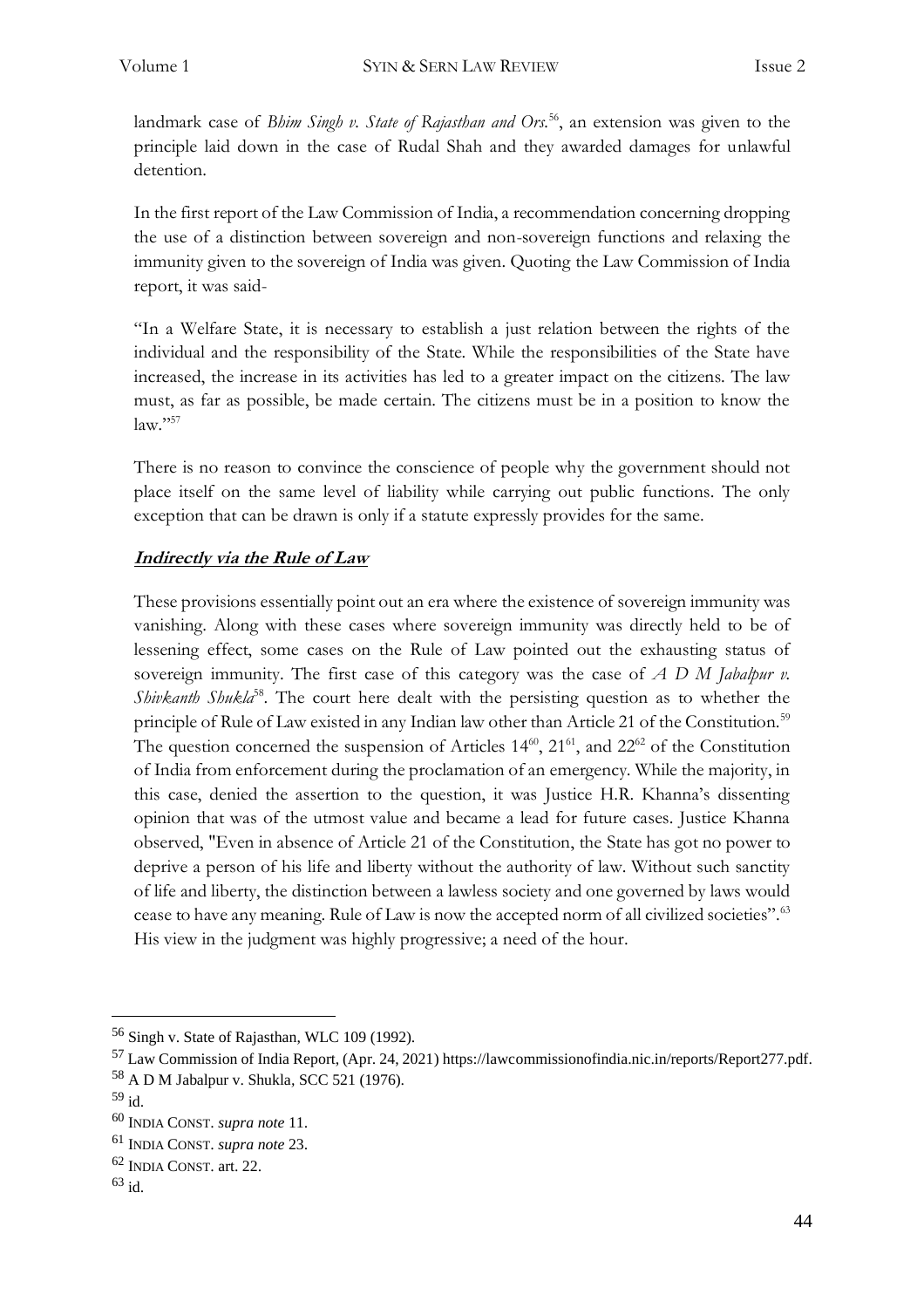Afterwards, in the case of *Chief Settlement Commissioner Punjab v. Om Prakash and Ors*<sup>64</sup>, the Supreme Court observed that the most important feature of the Indian constitution is the 'Rule of Law' concept and that the whole constitution revolves around that. If any administrative action does not meet with standards of the Rule of Law, it is eligible to be struck off as and when the matter is brought into notice by the affected person or group of persons. Extending further via the case of *Satvant Singh Sawhney v. D. Ramarathnam*<sup>65</sup>, the apex court had held that if an executive action operates prejudicially to any person, some legislative authority must expressly support it on reasonable grounds.

In the leading case of *Secretary*, *State of Karnataka and Ors. v. Uma Devi and Ors.*<sup>66</sup>, the Constitution Bench of the court had laid down the essential idea of upholding Article 14 read with Article 16<sup>67</sup> in every case. The court held that the "Rule of Law" is at the centre and a court in contravention of the spirit of our Constitution could pass the core of the Constitution of India and hence, no order could be passed. Essentially, the courts are restricted from passing any order which contravenes or derogates Article 14 and Article 16 of the Constitution. It has to uphold these articles in every case, as these articles together represent the Rule of Law. Further, the Apex Court came up with the 'Basic Structure doctrine' in the landmark judgment of *Kesavananda Bharati v. State of Kerala*<sup>68</sup>. It upheld the Rule of Law as the most intrinsic and crucial part of the said basic structure. Being the foremost ingredient in the list of essentials, any act of the Legislature or Parliament, showing that how the Rule of Law is at an upper hand over all the other authorities of men could never amend this feature of the Rule of Law.

The Indian constitution has made sure that the Rule of Law is maintained in the country in some form or the other. The Courts also attempt to maintain the Rule of Law in the country on their behalf. This is primarily done by referring to the original legislative intent behind the disputed provision in cases where the language or the applicatory principles of the provision are unclear. The apex court in the case of *Union of India and Anr. v. Raghubir Singh*<sup>69</sup> enumerated that a substantive amount of degree that governs the functioning of the state and its subjects, flows from the decisions of the courts in India.

After having many judgments on the status of sovereign immunity in India, it is an established fact that sovereign immunity is not applicable in India anymore. But notably, the functions performed by the sovereign have expanded enough that the sovereign performs functions in almost every sphere of work today. If no immunity is granted to the government for performing such functions, it will in fact be a disincentive for it to indulge in those

<sup>64</sup> Commissioner v. Prakash, SCR 655 (1969).

<sup>65</sup> Sawhney v. Ramarathnam, SCR 525 (1967).

<sup>66</sup> State of Karnataka v. Devi, Civil App 3595-3612 of 1999 (2006).

<sup>67</sup> INDIA CONST. art. 16.

<sup>68</sup> Bhart.i v. State of Kerala, 4 SCC 225 (1983).

<sup>69</sup> Union of India v. Singh, SCR 316 (1989).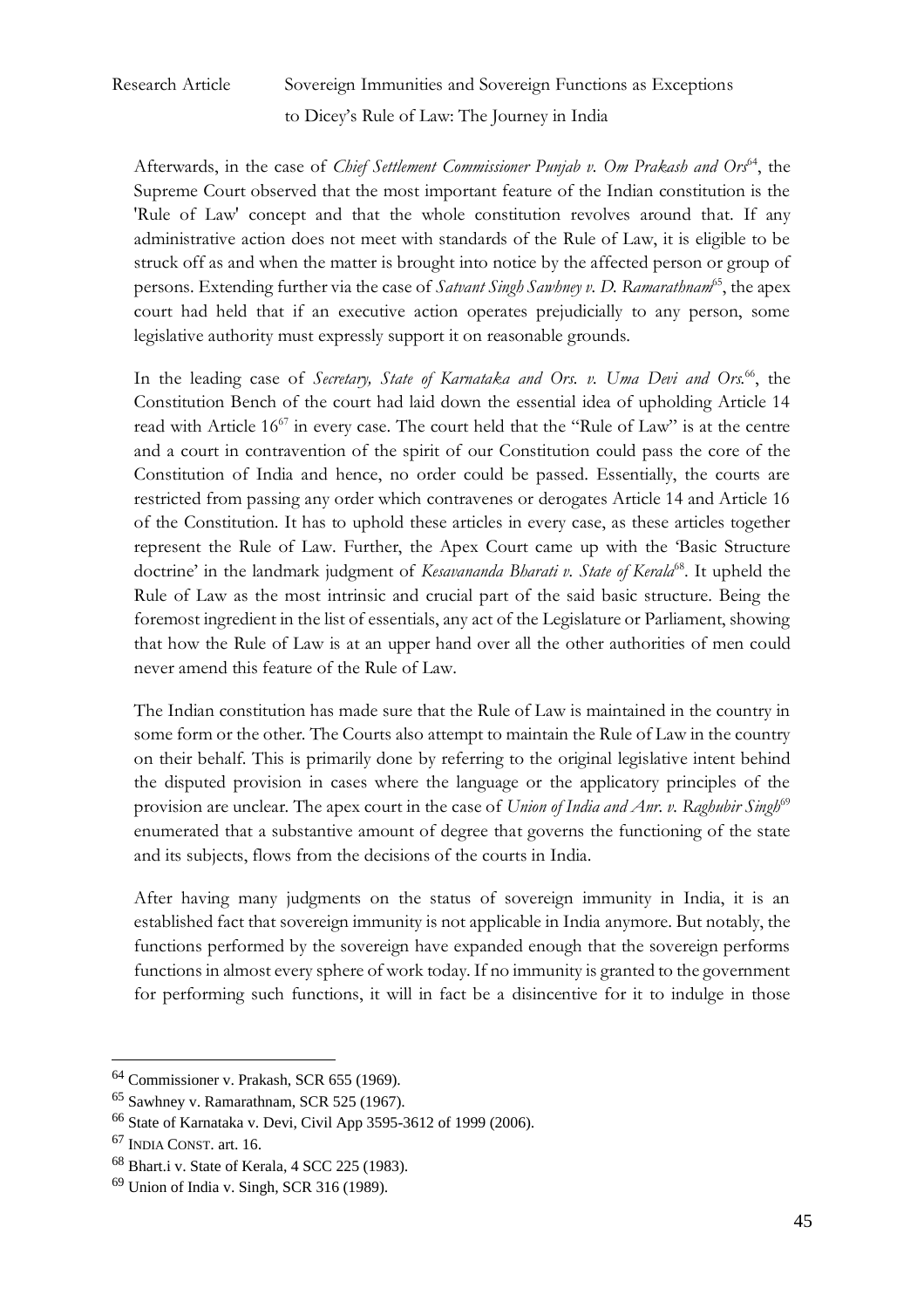spheres of work for public welfare.<sup>70</sup> It is practically impossible to completely discard the immunity accorded to the sovereign.<sup>71</sup> Hence, to keep the essence of the non-applicability of sovereign immunity in India, we have created a special form of liability and certain exceptions to it. To put it simply, exceptions have been created from the general liability of the government, to hold it not liable in certain cases.

A general contractual liability arises in every case when a government enters into a contract, technically called a government contract or a public contract. For contracts to be government contracts, there are three necessities: The contract must - qualify under Section 10 of the Indian Contract Act<sup>72</sup>, qualify under Article 299 of the Constitution of India<sup>73</sup>, and one of the parties shall be the government. In such contracts, the government is held liable at par just like the other individuals. However, in the underlined types of contracts, a government will not be held liable and will be absolved of its liability.

**Contract of service employment**- A contract between the government and an individual. When it starts, it is a contract. But when an individual accepts the contract, the contract gets governed by statutes and gets extra immunities by the virtue of that statute. So, in such cases, the contractual relationship is equal to contract + statutory provisions, i.e. not a pure contract. Hence, such forms of contracts are not recognized as government contracts.

**Statutory contract-** As against a government contract that is entered in the executive capacity, a statute gives power to the government to enter such contracts.

Both the Statutory and Service Employment contracts get immunity expressly and externally from other statutes, and hence, are an exception to the general rule of no sovereignty. If the 'government contract' lacks certain essentials, it will cease to be a government contract and hereafter will not attract any liability. Generally, if it is a government contract, the liability of the government will be equal to that of a private individual. But once the contract is unenforceable under Article 299, the contract would be invalid, and the government would not be liable.

But to avoid individuals from suffering a loss due to this easy exemption of government from its liability, an exception has been created to this exception. If this exception applies and a contract ceases to qualify as a government contract, the government will still be liable to repay any loss caused to the private party by the termination of such a government contract. If the government was subjected to unjust enrichment from the party, it will be liable to recoup the party's loss.

Apart from the contractual liability of the government, the government has been awarded liability based on the 'act of state' principle.<sup>74</sup> Synonymous to the contractual liability, the

<sup>70</sup> Francis, *supra note* 26.

<sup>71</sup> Morley's Digest, *supra note* 25.

 $^{72}$  Indian Contract Act, § 10, (1872).

<sup>73</sup> INDIA CONST. art. 299.

<sup>74</sup> Rao and Co. v. State of A.P*.*, 6 SCC 205 (1994).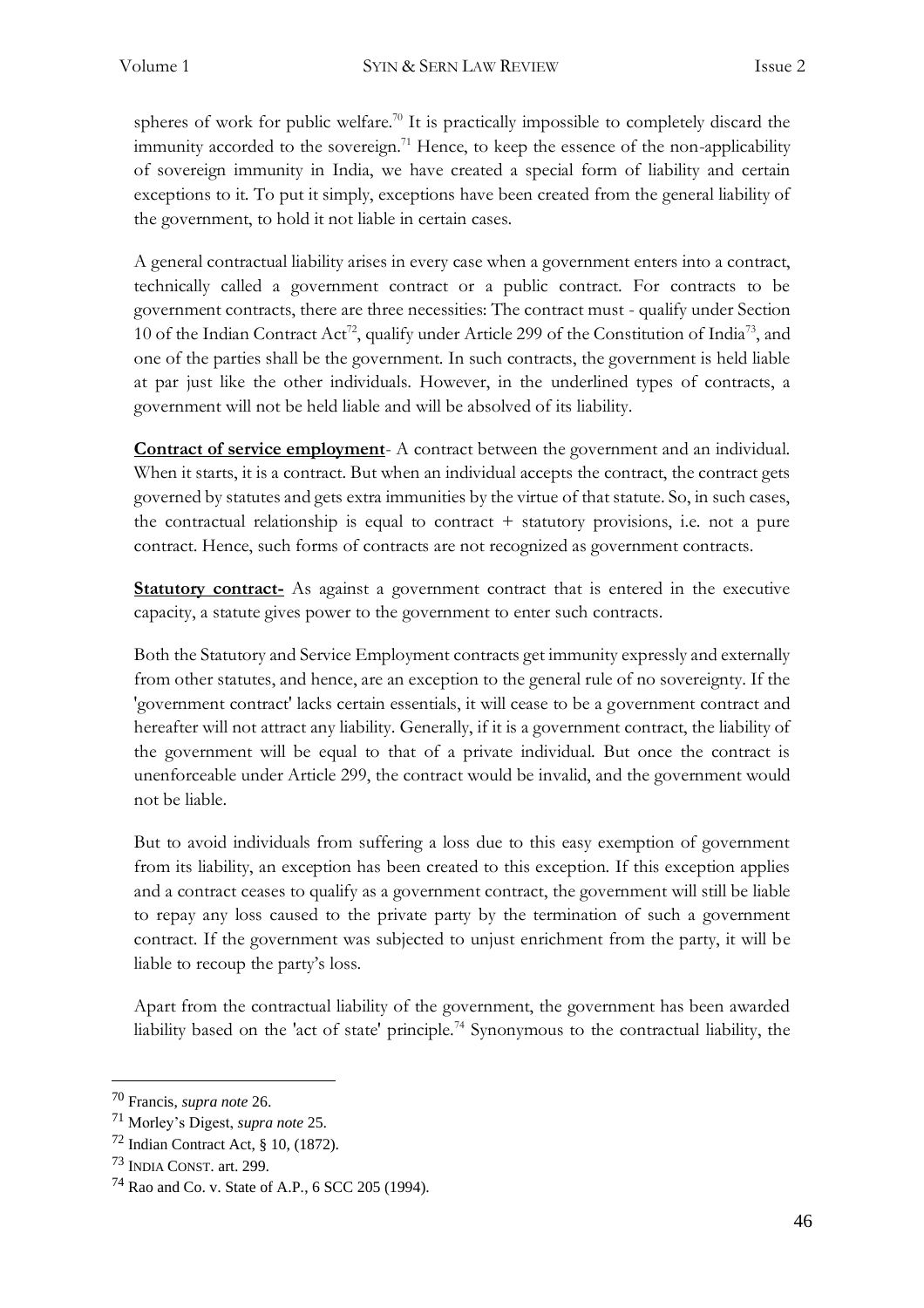liability of the sState in India exists for its tortious acts as well. The state will have vicarious liability for the acts of its servant, be it authorized or unauthorized.<sup>75</sup>

### **CRITICISM AND CONCLUSION**

The practice of sovereign immunity finds its roots in erstwhile centuries, where the sovereign used to be immune to reprimands for any wrongs done. The outright immunity to the sovereign turned out to be disastrous for the public rights. History represents the potential annihilation that absolute sovereign powers and protection can cause. Be it the killing of Jew-masses in the Gas Chambers of Germany, the Massacre of Peterloo, the Jallianwala Bagh Massacre of India, Chinese troops storming the Tiananmen Square in China, etc.; all are instances of sovereign atrocities left facing no repercussions. Since the crimes committed by the state are wrapped under the age-old doctrine of "the king can do no wrong", states, where sovereign immunity applies, may still have such barbaric acts covered under the ambit of protection bestowed by the doctrine of sovereign immunity.

With the transformation of the structure of societies and that of the models of ruling authorities, the world has become more liberal in its approach regarding the notion of rights and equality. During the past few years, civilians have essentially chosen to identify and determine their rights by a more objective weightage. The government is knowingly an ensemble with a lot of helpers who indeed are the state machinery that many times commit wrongs and crimes for fulfilling their larger motive. Considering the part incidents and the aforementioned known fact, the citizens have actively protected their rights while being more conscious and alert as against the embezzlement of their rights. Obliged to accommodate public demands, people-elected-governments have been making laws inclusive of the general principles of Natural Justice that leave almost no scope for arbitrariness and following the constitution which inherently ensures certain fundamental rights. This has now become a practice and has been ensured by the courts thereto.

Amid such practices of incorporating Natural Justice Principles and ensuring fair play by the government towards the civilians, a question arises against the persisting practice of sovereign immunity regarding the arbitrariness it carries by attributing a differential treatment to the government as compared to the citizens, for the commitment of similar wrongful acts. With the current laws being circumventing from arbitrariness and favouritism, the existence of such laws raises questions over the efficiency of the impact of the right laws. Mulling over the question, intrinsic doubts concerning the necessity and rationale behind the continuance of such principles transpire.

Though the pile of cases indicated the resulting uselessness and ineffectiveness of the doctrine of sovereign immunity in India along with the Rule of Law, the case of *State of* 

<sup>75</sup> A.R. Blackshield, *Tortious Liability of Government: A Jurisprudential Case Note*, 8 JILI 1966 (Nov. 22, 2020) <https://www.jstor.org/stable/43949926?seq=1>